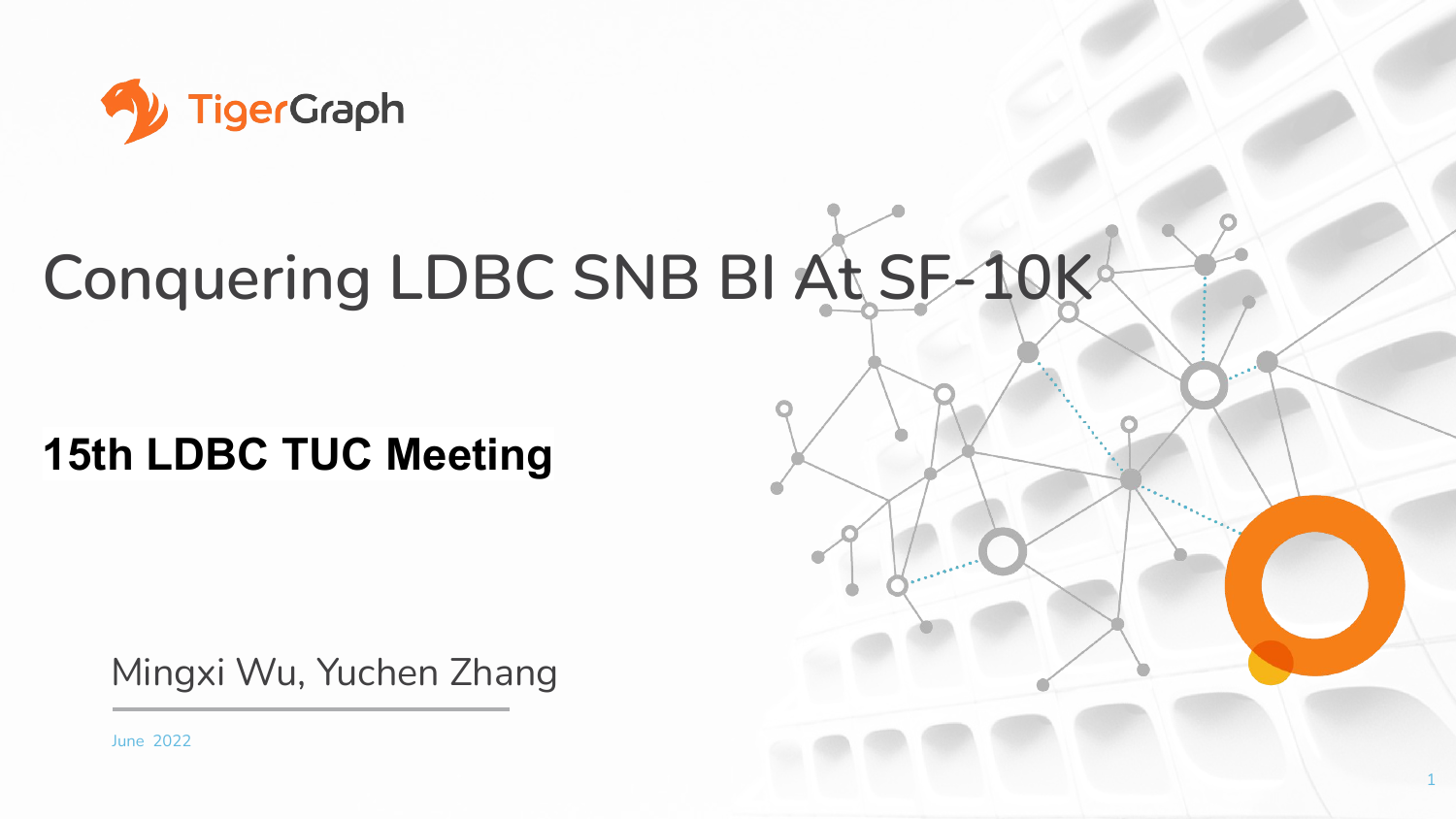## Disclaimer

- This is not an LDBC benchmark result
- The result presented is ready for audit
- It should not be used as a baseline to be compared against



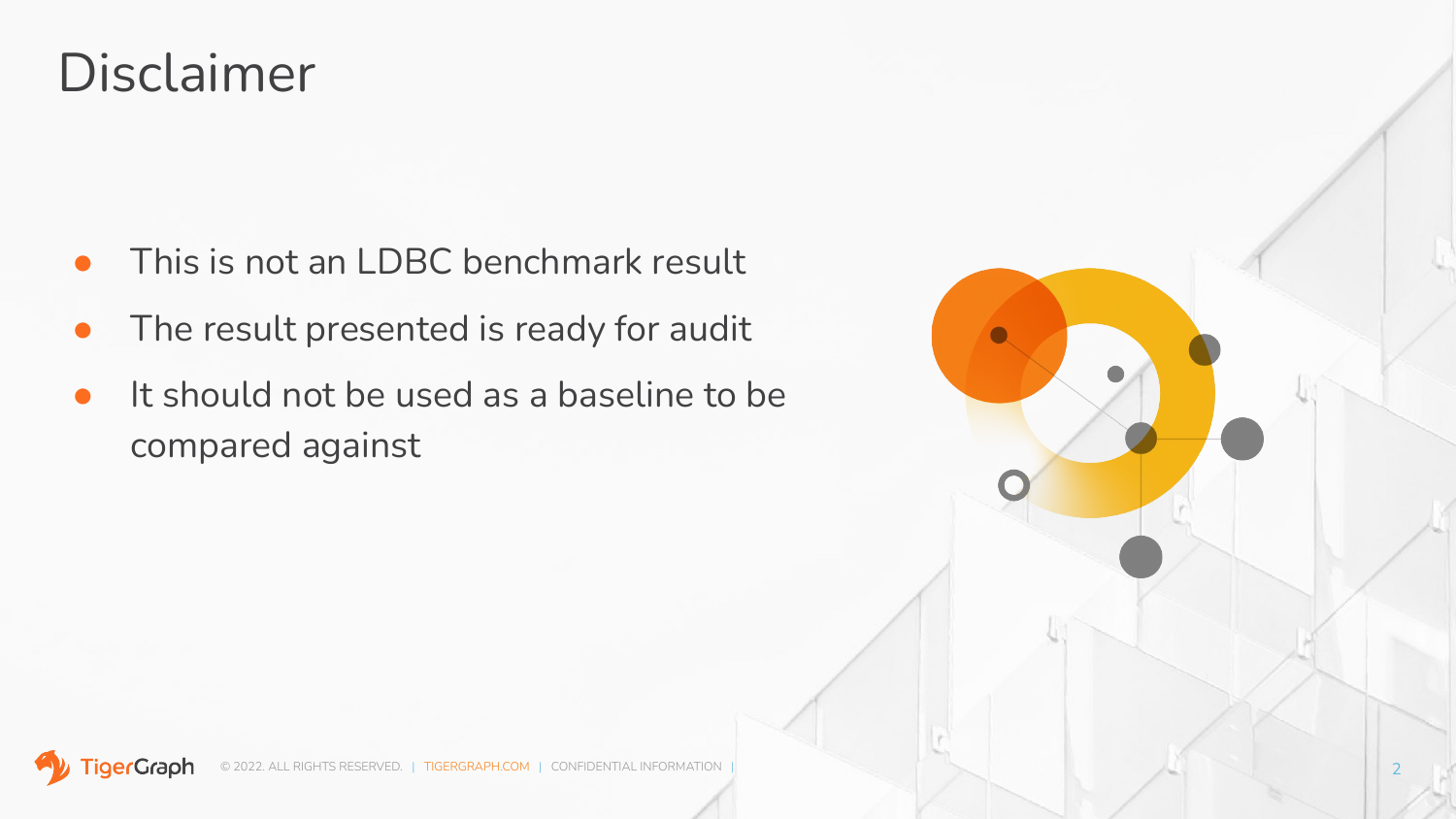## **LDBC Social Network Benchmark**

|                           | <b>Interactive</b>                             | <b>Business Intelligence</b>                                         |
|---------------------------|------------------------------------------------|----------------------------------------------------------------------|
| <b>Focus</b>              | <b>OLTP</b>                                    | <b>OLAP</b>                                                          |
| <b>Typical query</b>      | 2-3 hop neighborhood<br>queries with filtering | Multi-hop/path/subgraph<br>queries with filtering and<br>aggregation |
| <b>Data size</b>          | 30G, 100G, 300G                                | 100G, 300G, 1T, 3T, 10T,<br>36T                                      |
| <b>Refresh operations</b> | Single-point inserts                           | Micro-batch inserts/deletes                                          |
| <b>Target metric</b>      | Throughput (ops/s)                             | Mean latency                                                         |

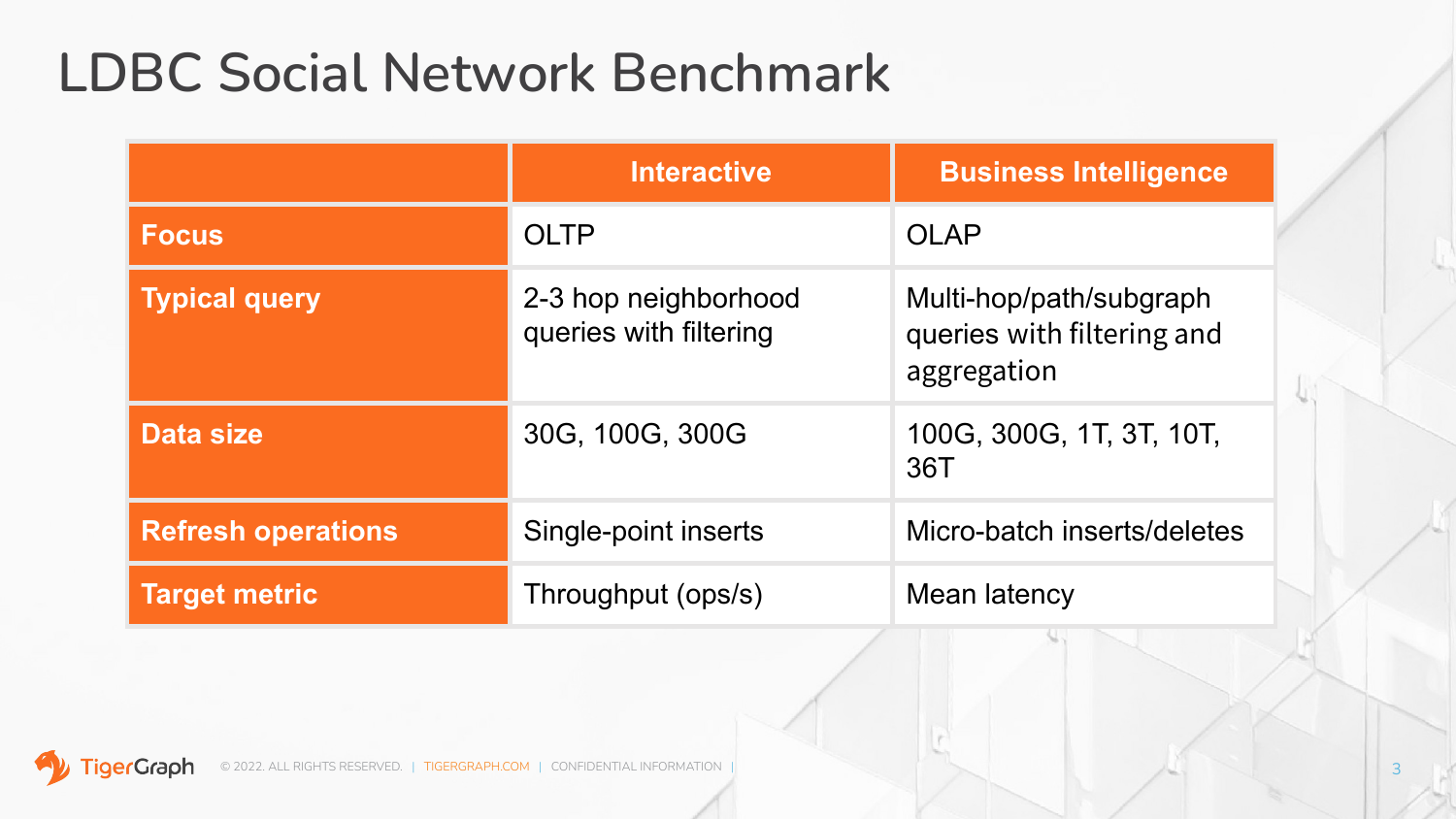## BI Workload

- **Target for OLAP**
- **Read Queries** (touching a large portion of the data)
- **Micro-batches of inserts and deletes**

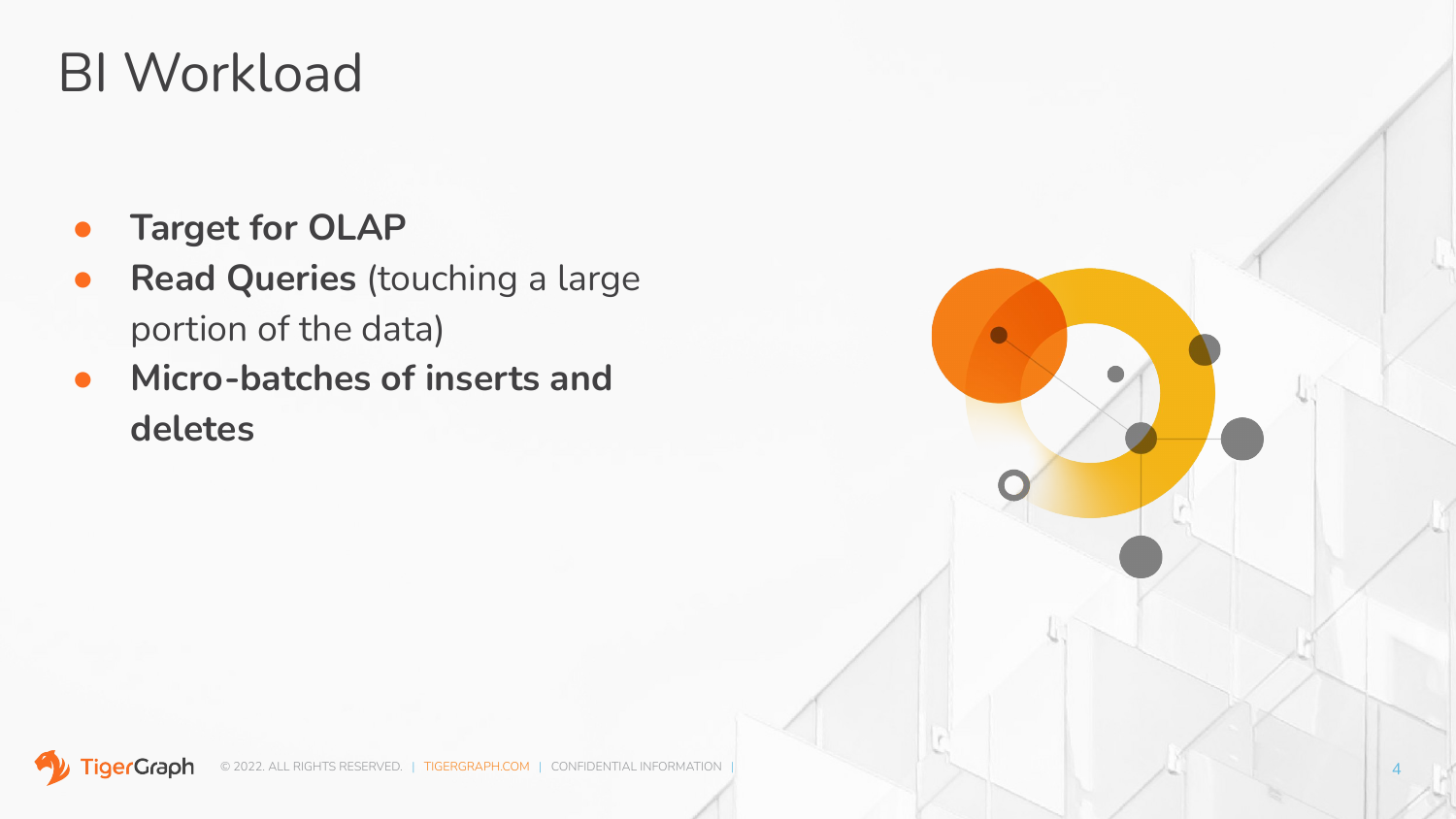## Setup - Hardware

- **Software: TigerGraph 3.6.0 RC**
- **CPU type:** GCP N2D CPU AMD Milan EPYC 7B12 2.25GHz
- **Operating System: CentOS 7** v20220406
- **Disk type: SSD persistent disk**
- **Machine Configuration:** 
	- SF-1K: **4** x n2d-highmem-64 (64 vCPU, 512 GB RAM, 2000 GB disk)
	- SF-10K: **30** x n2d-highmem-96 (96 vCPU, 768 GB RAM, 3200 GB disk)

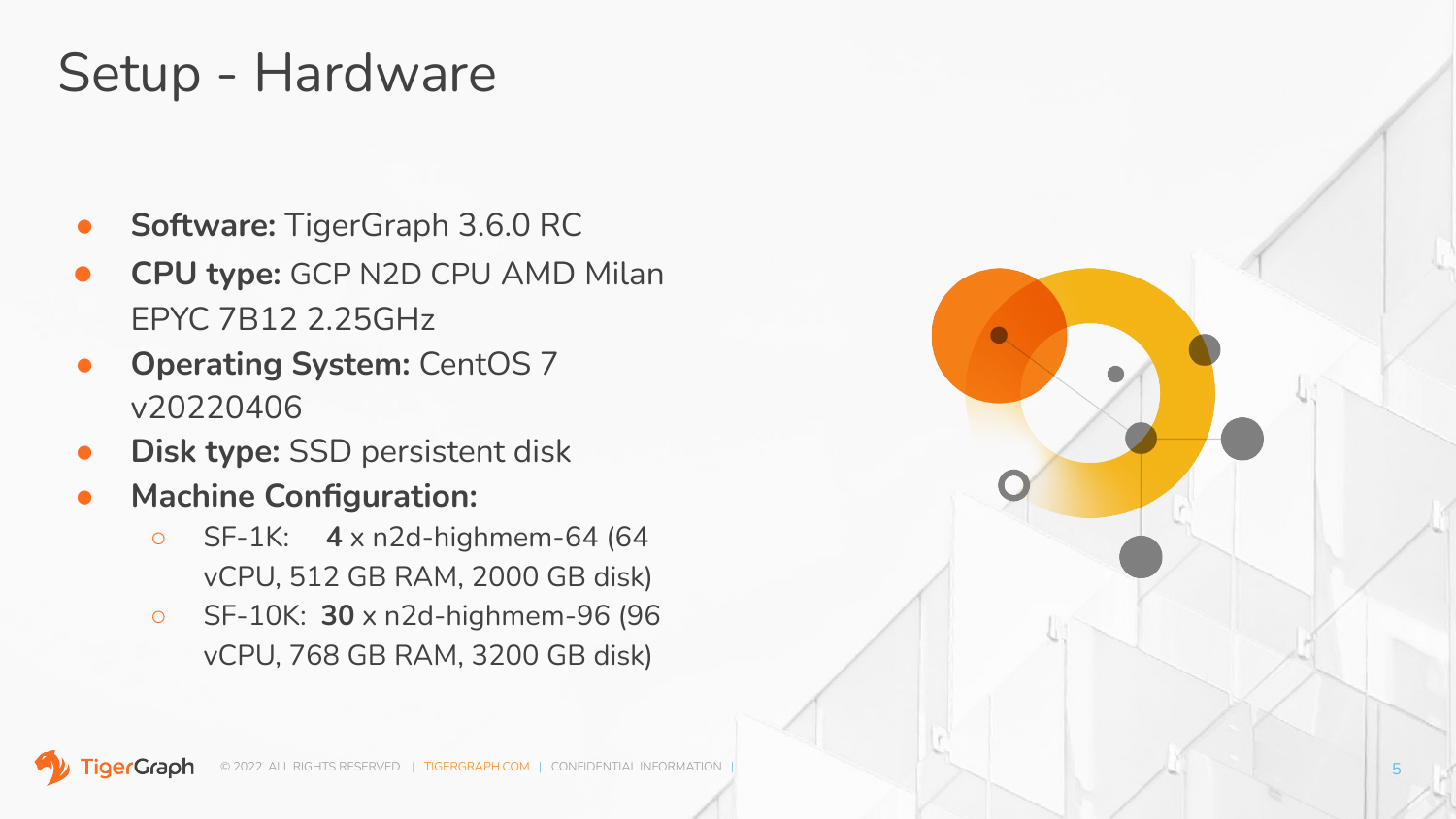#### Setup - Data

- **LDBC-SNB SF-10K**
- **Raw Initial data:** 11.64T
- **● batch update data:**
	- **○ Insert files:** 1.59T
	- **Delete files**: 24G
- **● Loading performance:**
	- **○ Time:** 5439s ~ 1.5h
	- **○ Loading speed:** ~256.8 GB/hr/machine
	- **○ Disk size:** 6.06T

| <b>Vertices</b> | SF-1k          | <b>SF-10k</b>   |
|-----------------|----------------|-----------------|
| Comment         | 1,876,785,283  | 18,880,439,325  |
| Post            | 519,738,978    | 4,461,342,990   |
| Forum           | 33, 168, 124   | 257,338,738     |
| Person          | 3,399,580      | 26,384,952      |
| Subtotal        | 2,433,117,531  | 23,625,531,571  |
| <b>Edges</b>    | SF-1k          | <b>SF-10k</b>   |
| CONTAINER_OF    | 519,738,978    | 4,461,342,990   |
| HAS_CREATOR     | 2,396,524,261  | 23,341,782,315  |
| HAS_INTEREST    | 79,573,188     | 617,405,426     |
| HAS_MEMBER      | 3,004,740,356  | 29,398,116,490  |
| HAS_MODERAT     |                |                 |
| OR              | 33, 168, 124   | 257,338,738     |
| HAS_TAG         | 3,305,380,125  | 32,807,993,807  |
| <b>KNOWS</b>    | 187,247,788    | 1,854,528,925   |
| <b>LIKES</b>    | 3,390,033,467  | 38,373,535,968  |
| REPLY_OF        | 1,876,785,283  | 18,880,439,325  |
| STUDY_AT        | 2,719,877      | 21,108,848      |
| WORK_AT         | 7,398,286      | 57,416,114      |
| Subtotal        | 17,203,259,133 | 173,439,201,772 |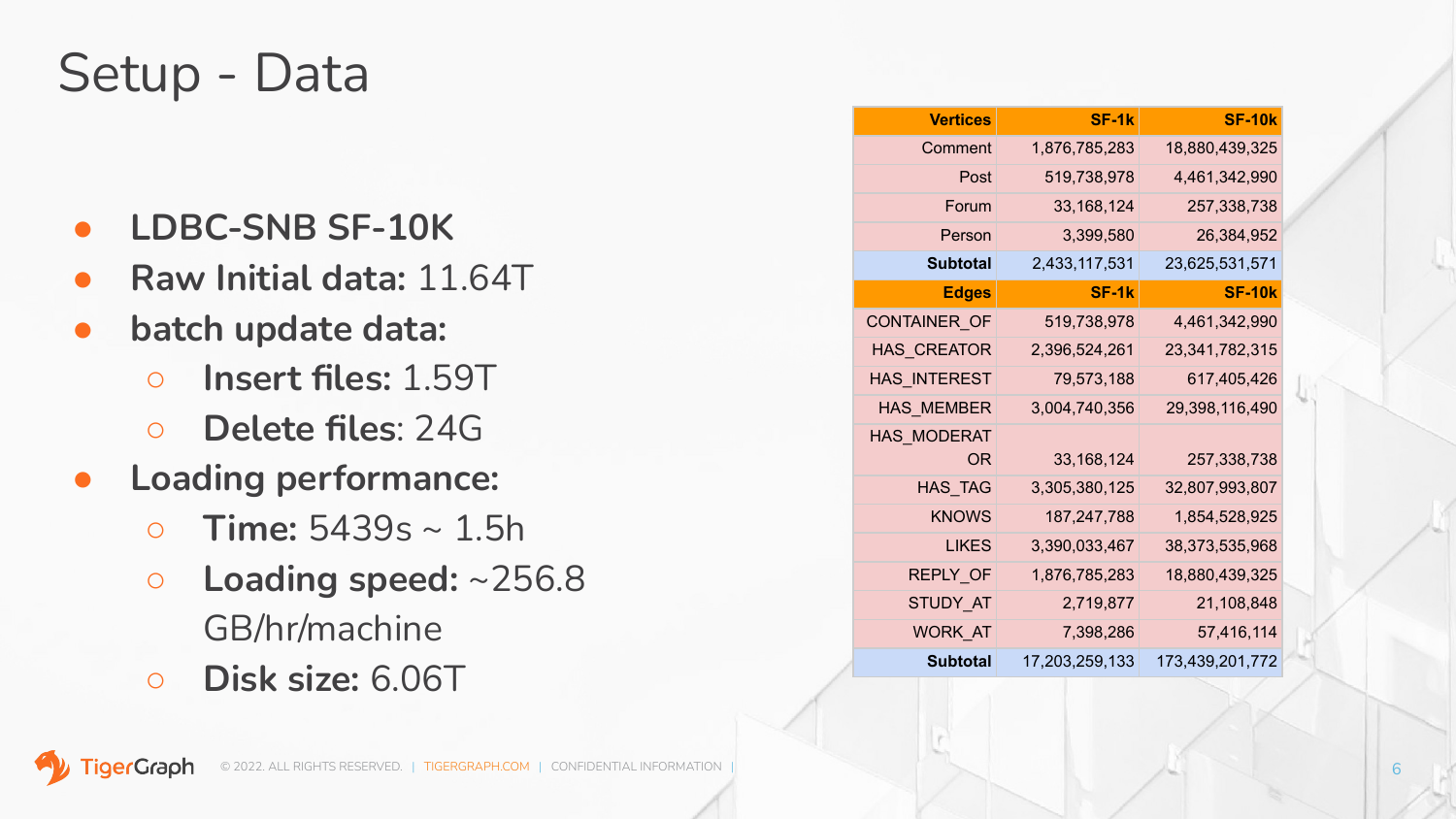### Results

| <b>SF</b>           |       |                   |                |     | q2a | q2b | q3  | q4 | q5 | q6 | q7  | q8a | q8b | q9          | q10a |
|---------------------|-------|-------------------|----------------|-----|-----|-----|-----|----|----|----|-----|-----|-----|-------------|------|
| $\big  1,000 \big $ |       | 4,295 1,758 6,199 |                | 136 | 127 | 28  | 315 | 51 | 18 | 18 | 42  | 36  | 16  | 522         | 293  |
| 10,000              | 5,439 |                   | $4,165$ 16,954 | 190 | 268 | 114 | 974 | 88 | 65 | 71 | 213 | 99  |     | 1,112<br>39 | 684  |

| <b>SF</b> | q10b | $\blacksquare$ <sub>q</sub> 11 | q12 | q13   | q14a  | q14b | $q15a$ $q15b$ |              | q16a       | $q16b$ $q17$ |     | q18   | q19a | q19b      | q20 |
|-----------|------|--------------------------------|-----|-------|-------|------|---------------|--------------|------------|--------------|-----|-------|------|-----------|-----|
| 1,000     | 70   | 89                             | 182 | 755   | 484   |      |               | 70 762 1,422 | $\sim$ 101 | $\sim$ 31    | 117 | 333   | 81   | <b>78</b> | 22  |
| 10,000    | 119  | 181                            | 442 | 2,266 | 1,506 | 324  |               | 2,094 3,195  | 433        | 78           | 319 | 1,602 | 217  | 223       | 41  |

- w (write): sum of insert, delete and precompute time
- r (read): sum of read queries q1  $\sim$  q20 time (in total 27 variations)
- qi sum of 10 runs time of different input parameters
- Overall: batch =  $w + r$ 
	- SF-1K: 1 batch takes 7,957s= 2.21h, (23s/query, total 27 query)
	- $\circ$  SF-10K: 1 batch takes 21,119s= 5.8h, (63s/query, total 27 query)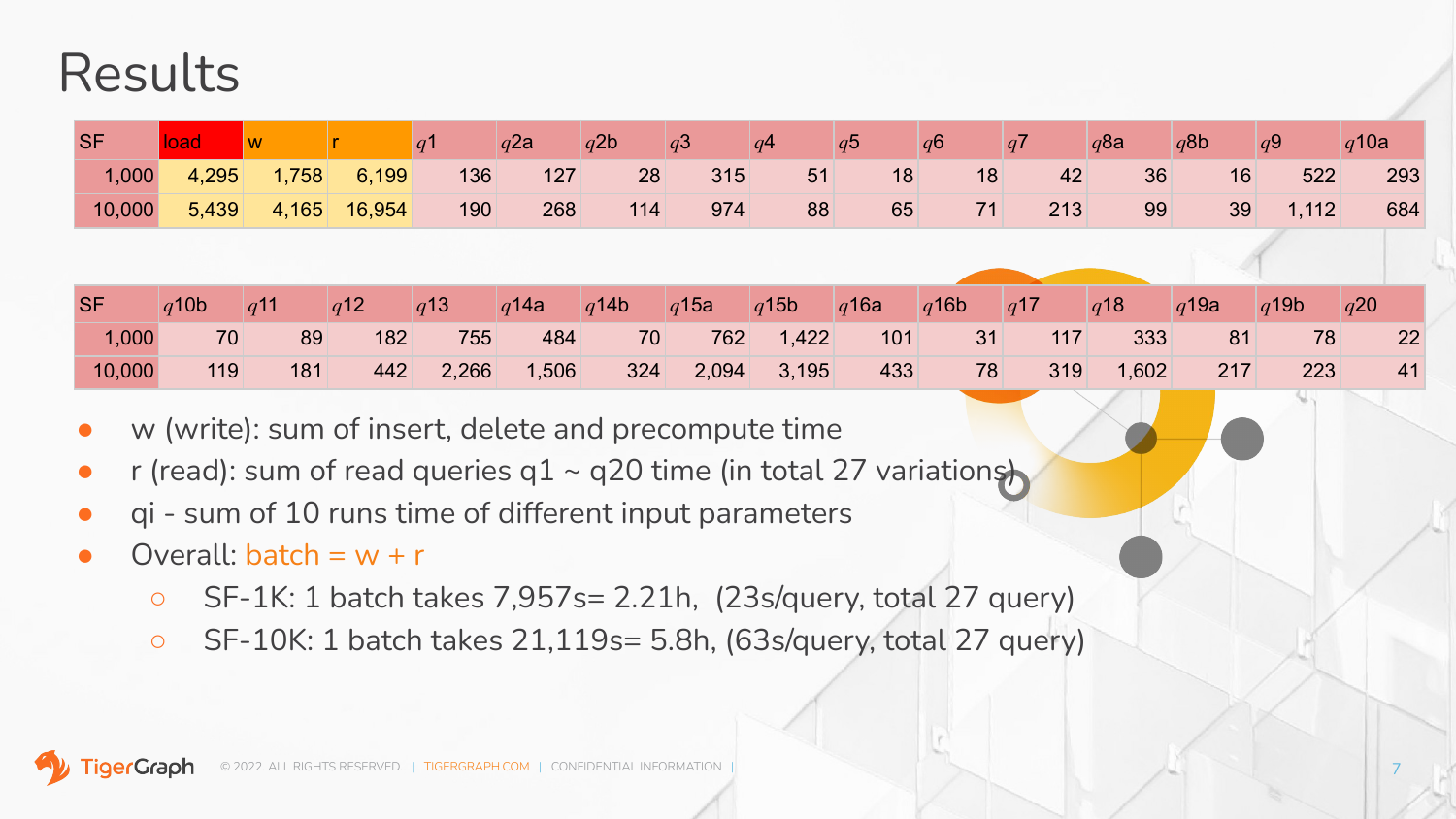## Implementation - Precomputation

Precomputation is used in BI 4, 6, 19 and 20

For example, query 4:

- 1. Precomputes: for a given forum, calculate the max MemberCount of all countries and store it as an auxiliary attribute of the forum
- 2. When querying, get the top 100 forums using the auxiliary attribute

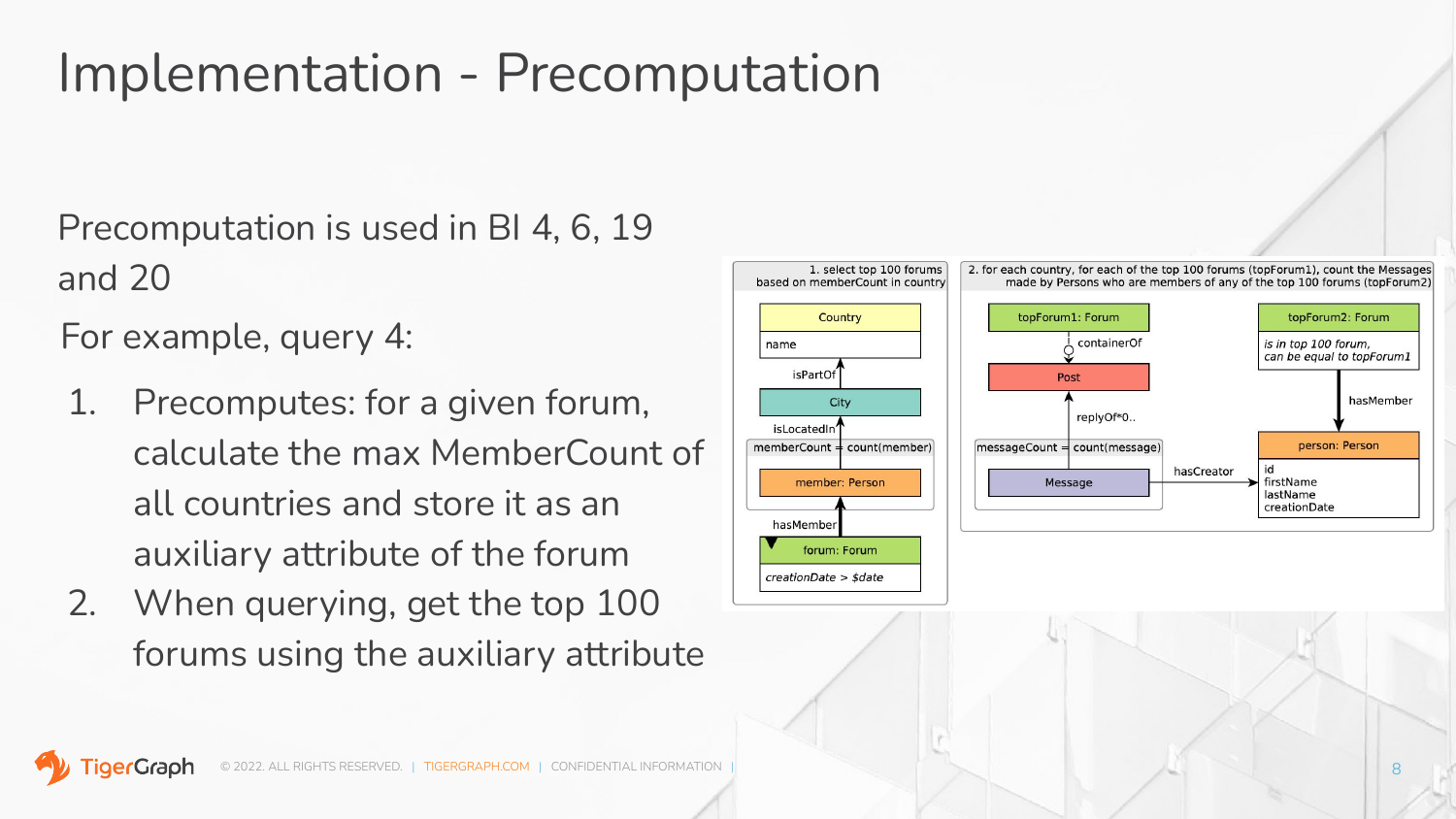### Implementation - shortest paths

Query 15, 19, 20 is related to shortest path searching

- 1. Precomputes: the edge weight is calculated and inserted as weighted edge
- 2. When querying, we used GSQL query to search the shortest paths on the added edges.

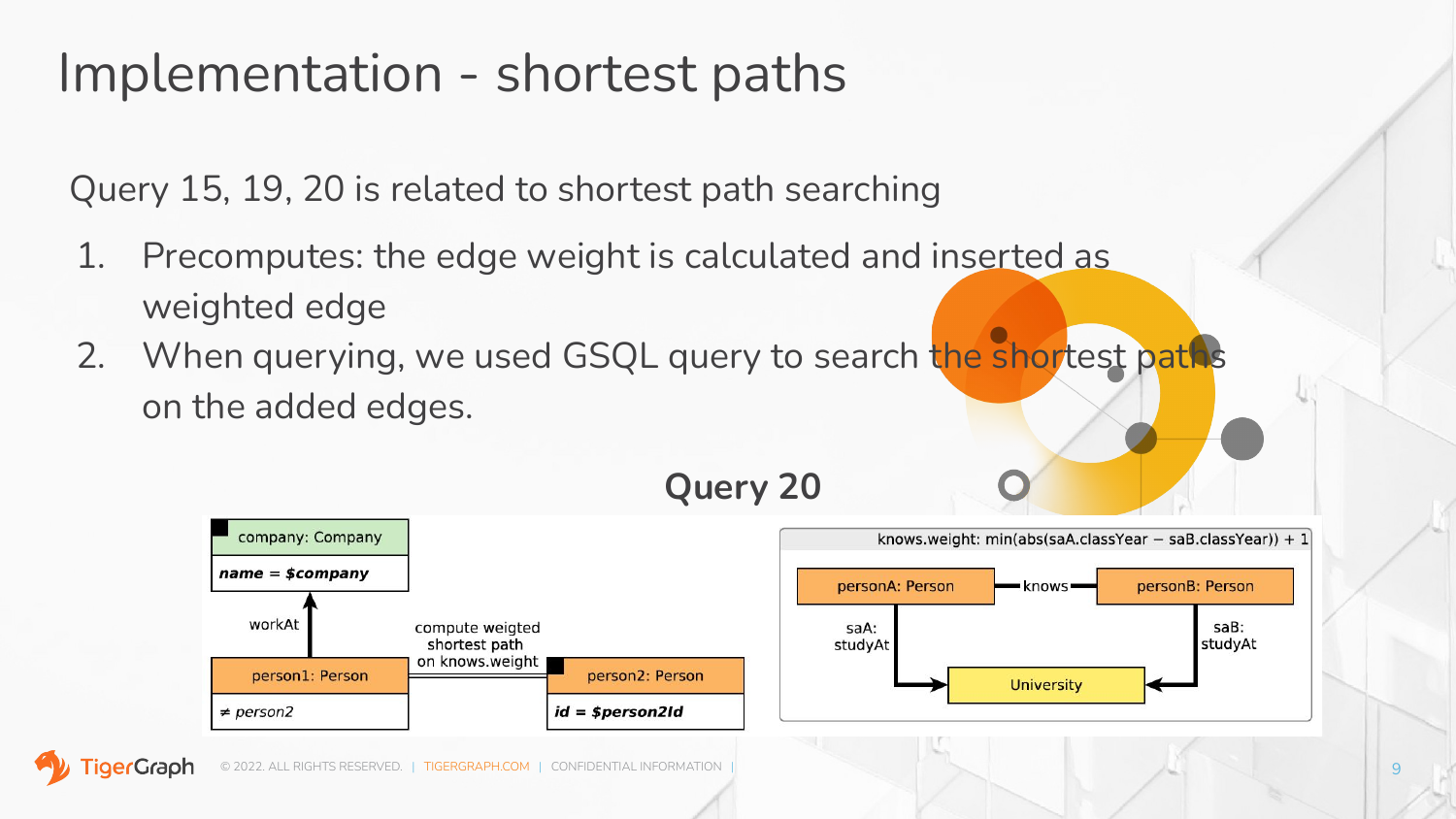## Implementation - insert

[Insert operations](https://github.com/ldbc/ldbc_snb_bi/tree/main/tigergraph/dml) are performed using GSQL loading scripts

- Files are distributed on cluster and is loaded concurrently
- Same speed as the intial loading job